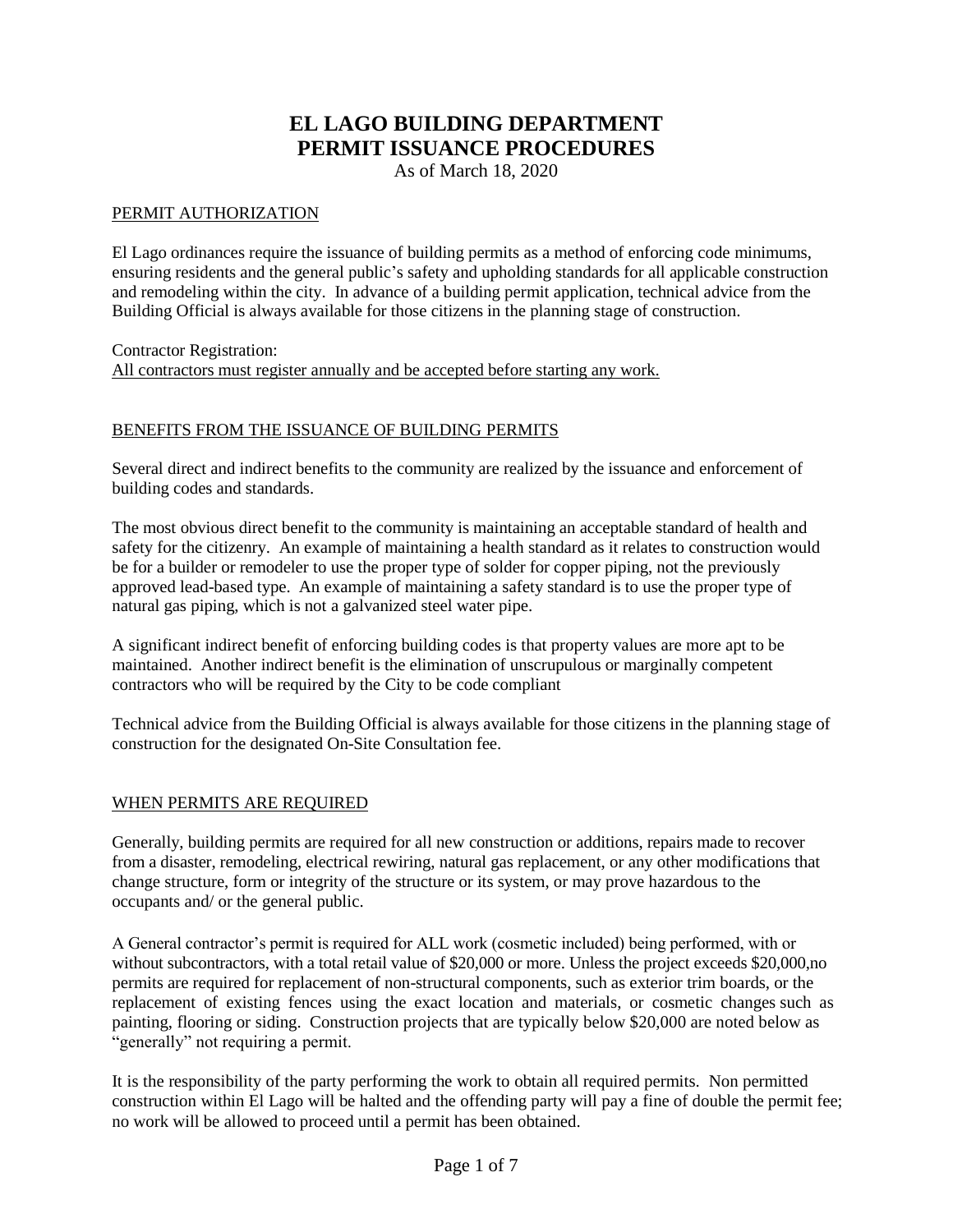# GENERAL NOTES

Each contractor or citizen who is performing their own work will be required to conform to all applicable codes and city ordinances that apply to each type of construction detailed below, including easement restrictions. For all new construction, full replacement major repairs and structural changes two drawings are required. Please consult with the Building Official for drawing specifics. Also, the inspector should be contacted for a determination of how many, and what kind of inspections will be required. A 24 hours' notice of an inspection must be provided to the inspector by the person or representative of the company that was issued the building permit.

# CONSTRUCTION DESCRIPTIONS

The following is an alphabetical listing of construction items that are typically questioned. Also included are general statements about the construction.

- 1. ADDITIONS
	- GARAGE (permit required) Two sets of construction plans are required when applying for permit. New garages are required to be at least  $5' - 0$  (including overhang) from the side lot line. Recreation rooms built above garages are permitted but garage must be at least  $5' - 0$  (including overhang) from the side lot line. Garage apartments for rent or lease are not permitted.
	- $HOLSE$  (permit required) Two sets of construction plans are required when applying for permit. Post tensioned slabs are required to be wet stamped by a Professional Engineer. New homes are required to be at least  $5' - 0$  (including overhang) from the side lot line. Single story homes are required to be off the rear easement and at least  $10' - 0$  from the rear lot line. The finished floor elevation is a minimum of 15.7 feet. The builder is to provide the Building Official a Certificate of Elevation from a licensed surveyor prior to the pouring of the slab and foundation.
- 2. AIR CONDITIONING REPAIR OR EXACT REPLACEMENT (Also see HVAC Repair / Replacement) permits are required for replacement or repair of main HVAC components which include, but not limited to the air handler, compressor, furnace, A/C coils and plenum. Permits are generally not required for duct repair, replacement, cleaning or system grill repair or replacement or like kind repairs.
- 3. BASKETBALL GOALS (permit required) All permanently mounted basketball goals must conform to code requirements that state that all structures are to be behind the building setback line, which is usually 25'0" on the front and 20'0" on the side of corner lots. Basketball goals that are not permanently mounted are not required to be permitted, but must be removed from within the building setback line while not in use.
- 4. BOAT DOCK REPAIR / REPLACEMENT (See Dock Repair / Replacement)
- 5. BOAT HOUSES (permit required) Two sets of construction plans are required when applying for permit. The Corps of Engineers authorization stating that the boat house is permitted must accompany the plans. All wood used in the construction is required to be a minimum of 2" thick (nominally) and of a pressure treated nature to withstand the effects of a high moisture environment.
- 6. BOAT PIER REPAIR / REPLACEMENT (See Dock Repair / Replacement) Permit required for repairs or replacement except when minor repairs are required, but all materials must be the exact size, shape, material, and location, etcetera.
- 7. BRICK MASONRY
	- Page 2 of 7  $\cdot$  NEW INSTALLATION – (permit required) For new or full replacement of existing masonry structures, also see New Construction. All new brick masonry installation requires a permit.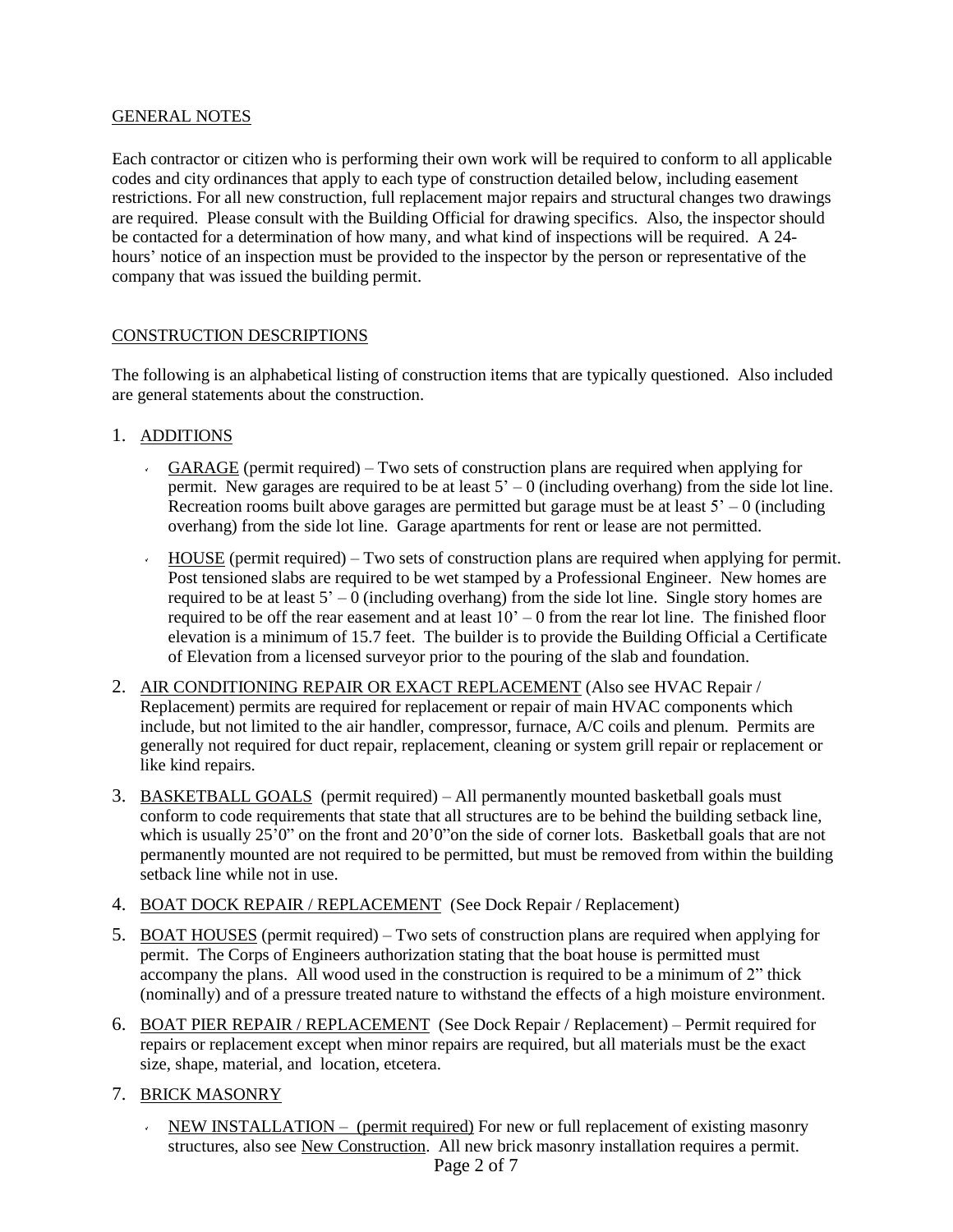- REPAIR (generally no permit required)
- 8. BULKHEAD REPAIR / REPLACEMENT (permit required) Two sets of construction plans are required when applying for permit. Accompanying the plans will be authorization from the Corps of Engineers stating that the bulkhead is permitted. All wood used in the construction is required to be a minimum of 2" thick (nominally) and of a pressure treated nature to withstand the effects of a high moisture environment.
- 9. CERTIFICATES OF OCCUPANCY (Commercial only) (permit required) A Certificate of Occupancy is required when a commercial establishment is opening a business within the El Lago city limits. Two sets of construction plans are required when applying for permit. During construction, periodic inspections are required. The Certificate of Occupancy is issued at the end of construction. The business will not

be permitted to open until a Certificate of Occupancy is issued.

#### 10. DECKS

- Decks other than Minor Repair (permit required) Two sets of construction plans are required when applying for permit. The new deck must not be placed on any easement. Extreme caution must be exercised when digging the postholes to prevent damage to utility lines, especially power lines, which can cause death. A permit must be issued and an on-site inspection is required before any postholes are dug.
- Minor Repair (permit generally not required) Permit generally not required for minor repairs  $\epsilon$ (i.e. replacement of planking), but all materials must be of like kind and in same location, etc.
- 11. DOCK REPAIR / REPLACEMENT (permit required) Two sets of construction plans are required when applying for permit. Accompanying the plans will be authorization from the Corps of Engineers stating that the dock is permitted. All wood used in the construction is required to be a minimum of 2" thick (nominally) and of a pressure treated nature to withstand the effects of a high moisture environment. A permit is generally not required for minor repairs (i.e. replacement of planking) but all materials must be the exact size, and in the same location, etcetera.
- 12. DOORS (includes sidelights)– same size and location (no permit generally required), a permit is required for any structural changes (See Structural Repairs).
- 13. DRAINS (French or regular) (permit generally not required) Street curbs and sidewalks may not be broken for individual residence drains; pop up drains placed in the yard adjacent to the curb must be used. All drains hooked directly to the storm sewers must be permitted by WCID #50.
- 14. DRIVEWAY REPAIR OR REPLACEMENT (permit required)

All repairs, improvements and replacement require permits. Minor repairs of less than 100 square feet generally do not require a permit unless adjacent to public right of way (streets and sidewalks.

- 15. ELEVATORS AND MEDICAL LIFTS REPAIRS AND INSTALLATION– (permit required), copy of state inspection also required when applicable.
- 16. ELECTRICAL INSTALLATION AND REPAIRS (permit required) A building permit is required for all electrical repairs and replacement excluding like kind fixture replacement (i.e. switches, receptacles, breakers, replacement of non GFCI with GFCI plugs). A licensed master electrician is required to apply for the building permit. Coordinating the service panel change-out with Centerpoint Energy and the electrician is recommended prior to the work being started.

#### 17. FENCES

Exact Replacement (permit generally not required) – Exact replacement means replacement of the exact size, height, like kind materials, exact post position, fence location, et cetera.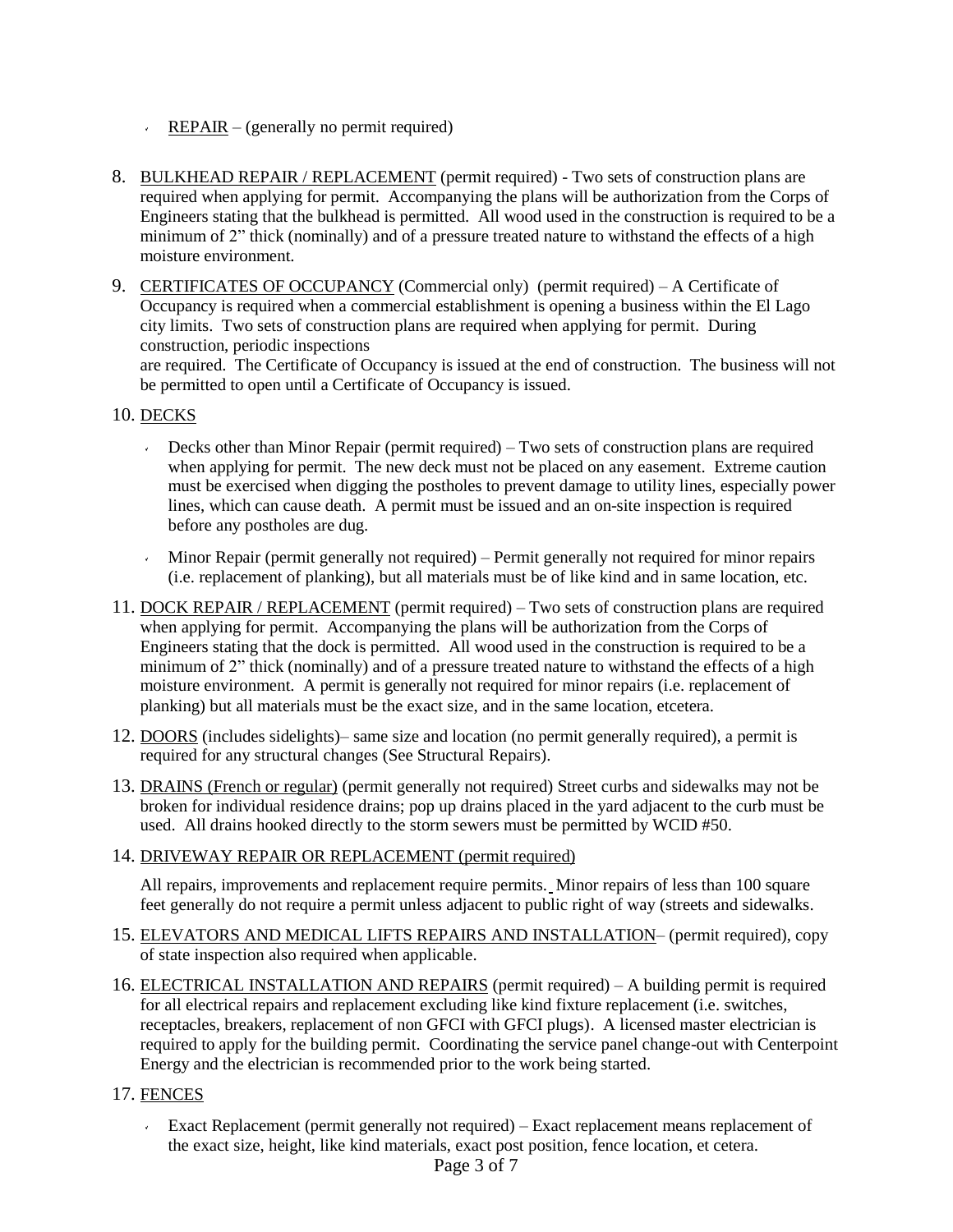- New or different (permit required) Two sets of construction plans are required when applying for permit. The new fence must not be placed within the building setback line. Issuance of the permit and an on-site inspection are required before any postholes are dug.
- 18. FIRE PLACE new, or replacement (permit required) A permit is required for all new or replacement of fireplaces. No permit generally required for repairs.
- 19. FIRE SUPPRESSION SYSTEM INSTALLATION AND REPAIRS (permit required) Engineered drawings are required on all new or replaced systems.
- 20. FOUNDATION REPAIRS See Slab New or Foundation Repairs
- 21. GARAGE for ADDITIONS See Additions Garage, for same size door replacement, no permit generally required.
- 22. GAS APPLIANCES (permit may be required) A building permit is generally not required to install or replace a natural gas appliance such as a heater, stove,, et cetera, (not including water heaters, see Water Heaters) as long as there is an existing gas connection for the appliance and the gas appliance is of same capacity, size, type, et cetera. However, a building permit is required if the meter has been removed, or the location, size, type of appliance, has been changed or altered, et cetera. The Building Official will inspect for the proper materials, proper installation, proper venting and witness the pressure test of the entire system. A licensed master plumber is required to apply for the building permit. The homeowner should be advised that CenterPoint Energy will not usually re-install the gas meter during the weekend. Thursdays are usually the last day of the week to call CenterPoint Energy for a meter replacement, which would be re-installed on Friday.
- 23. GAS LINE INSTALLATION AND REPAIRS (permit required) A building permit is required to replace the underground natural gas line. The Building Official will inspect for the proper materials, proper depth, and to witness the pressure test of the entire system. A licensed master plumber is required to apply for the building permit. The homeowner should be advised that CenterPoint Energy will not usually re-install the gas meter during the weekend. Thursdays are usually the last day of the week to call CenterPoint Energy for a meter replacement, which would be re-installed on Friday.
- 24. GENERATOR (permit required) All permanently installed generators require a permit.
- 25. GREENHOUSES (See Storage Buildings) (permit required)
- 26. GUTTERS (generally no permit required)
- 27. HEATING SYSTEM REPAIR OR REPLACEMENT (See HVAC Repair / Replacement) (permit may be required)–A permit is required for replacement or repair of main HVAC components which include, but not limited to air handler, compressor, furnace, A/C coils and plenum. Permit are generally not required for duct repair, replacement or cleaning; or system grill repair or replacement)
- 28. HOT TUBS (See Spas) (permit required)
- 29. HOUSE ADDITIONS (See Additions House) (permit required)
- 30. HVAC REPAIR OR EXACT REPLACEMENT See Air Conditioning or Heating System Repair or Replacement.
- 31. IRRIGATION SYSTEM (permit required) A permit from WCID #50 must also be acquired. Irrigation systems must use schedule 40 pipe throughout, minimum depth of 8" from top of pipe, pipe must be laid with letters facing up, backfill with 5 gallons of dirt every 10' before inspection, leaving joints exposed.
- 32. INSULATION (no permit generally required) installation or replacement
- 33. NEW CONSTRUCTION (permit required) All new construction requires a permit. Select the exact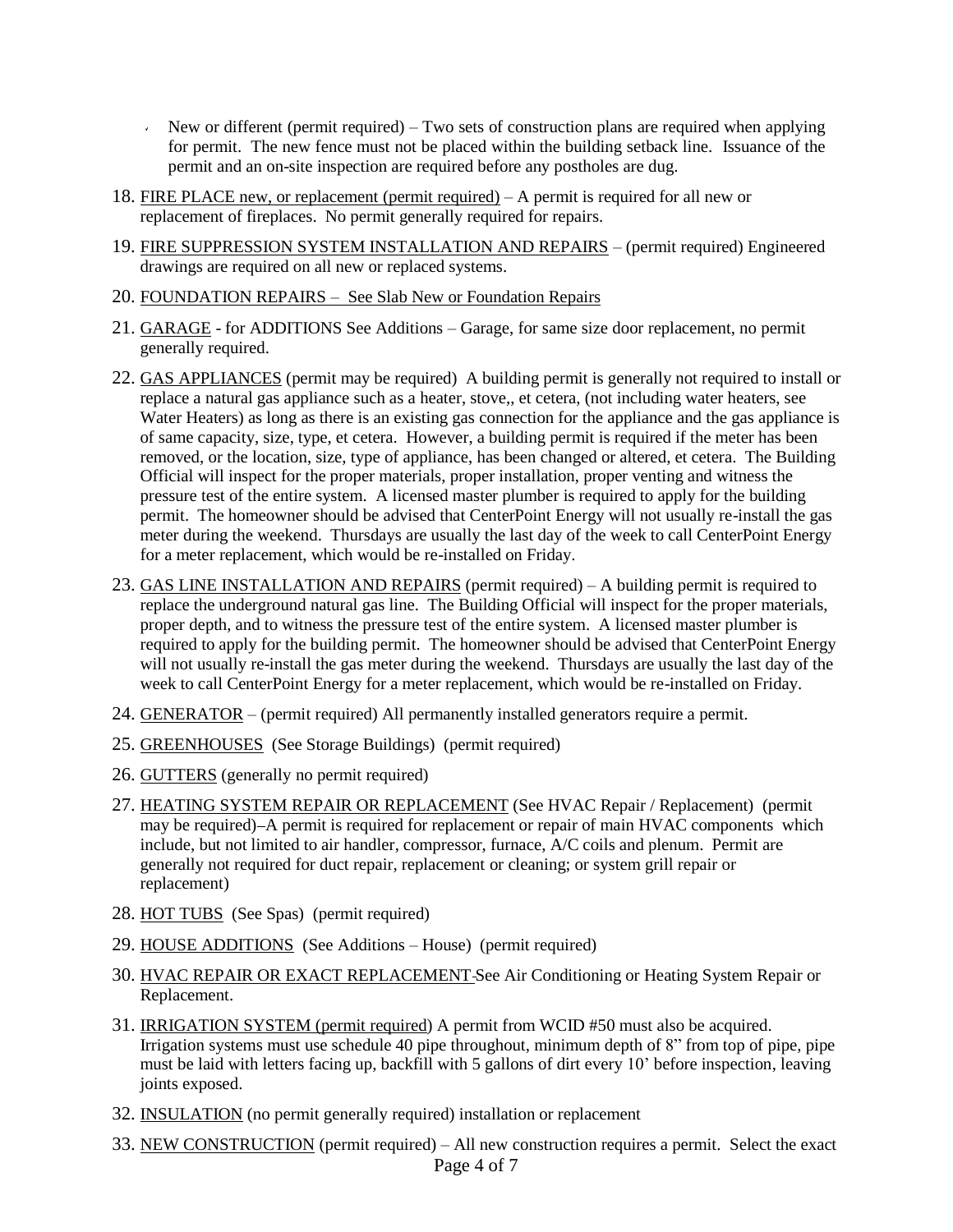type of construction from the items in this list. All permits which require construction plans must be accompanied by two (2) sets for review. One(1) set will be held at the city offices and the other returned with the Building Official's signature indicating approval.

- 34. OCCUPANCY PERMITS (See Certificates of Occupancy) (permit required for commercial property only)
- 35. ON-SITE CONSULTATION (permit required) On-site consultations are included in building permits fees. When only an on-site consultation is desired for a project that does not require a permit, a minimum fee of \$20.00 per consultation will be charged, whether a citizen or contractor. No fees are required for a telephone consultation.
- 36. OUTDOOR LIGHTING (permit may be required) for permanently wired in lighting, see electrical.
- 37. PALAPAS (permit required) All palapas must be treated with an approved fire retardant.
- 38. PATIO
	- Repair (permit generally not required) Minor repairs (including slab repairs of less than 100 sq. ft) not effecting structural or integral properties of the patio being repaired generally do not require a permit.
	- New, different, or replacement (permit required) Two sets of construction plans are required  $\epsilon$ when applying for permit. The new patio must not be placed on any easement. Issuance of the permit and an on-site inspection are required before any digging can begin.
- 39. PIERS, FOUNDATION (See Slab / Foundation Repairs).
- 40. PLUMBING (permit required) Like kind fixture replacement permit is generally not required. Like kind replacement means replacement of the same size, shape, capacity, location, type of materials, etcetera.
- 41. PONDS/WATER FEATURES (permit may be required) ponds and/or water features may require a permit depending on electrical, plumbing and structural design at the Building Officials discretion.
- 42. POOL HOUSE STRUCTURE (permit required)
- 43. REINSPECTION FEE (permit required) One on-site re-inspection is included in all the permit fees stated in this listing. A \$40.00 re-inspection fee will be required for subsequent re-inspections. The re-inspection fee will be collected by the City Secretary before the re-inspection is performed. A minimum of a 24-hour notice is required to schedule an inspection. Charge for subsequent reinspection will be at the discretion of the City Building Official.
- 44. REMODELING Structural, electrical, plumbing, or HVAC changes (permit required) A building permit is required for all new construction and additions, remodeling, electrical rewiring, structural change, egress change, natural gas replacement, and all other modifications or improvements that could be performed in an unsafe or unsanitary manner. For example, replacing kitchen countertops Generally does not require a permit, but taking out a wall or modifying the electrical system would require a permit.

# 45. ROOFING

- $\cdot$  MINOR REPAIR (permit generally not required) Roofing Repair is considered minor if the area to be repaired is either less than 64 square feet (e.g. shingle/deck leaks) or 32 linear feet (e.g. chimney flashing or ridge repair). A resident may purchase an On-site Consultation permit for \$20.00. Cedar shake roofing is not allowed by Zoning Ordinance, Code 5.02 (5/23/96).
- ROOFING REPLACEMENT OR MAJOR REPAIR. (permit required) New, replacement, rek. decking, and roofing redesign, must comply with building code (IRC 2006). For sky lights, see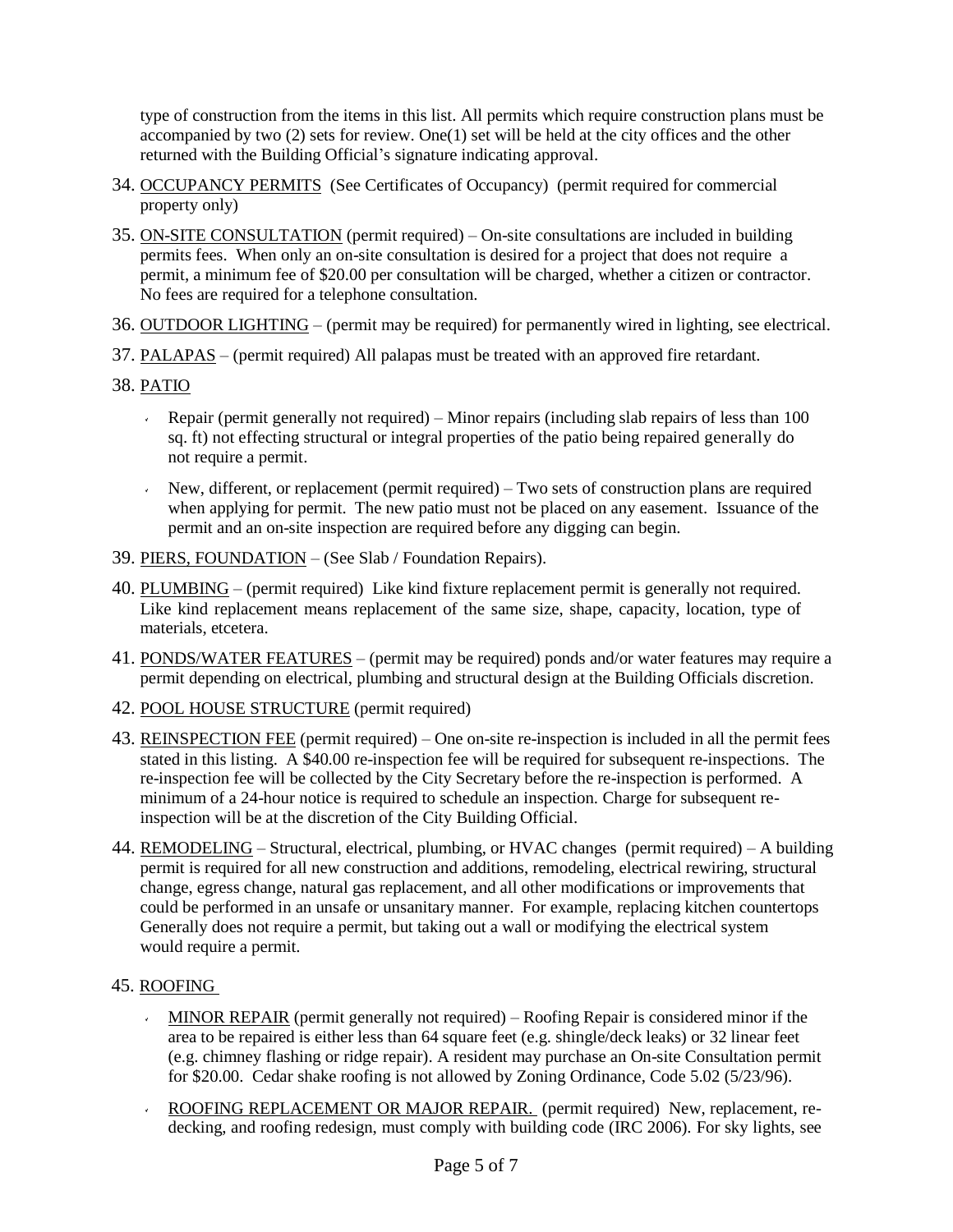Sky Lights.

# 46. SANITARY SEWER SYSTEM – All repairs outside the slab must be permitted through WCID #50

- 47. SECURITY SYSTEM (see electrical for wired in systems)
- 48. SIDEWALK/PATHWAYS NEW, REPAIR OR REPLACEMENT (permit required) All new, repair or replacement of sidewalks requires a permit if the sidewalk is adjacent to, or open to public rights of way. Minor repairs not adjacent to public rights of way and less than 30 square feet generally do not require a permit.

49. SIDING REPLACEMENT (permit generally not required) – Cedar shake siding is not allowed by Zoning Ordinance, Code 5.02 (5/23/96).

# 50. SIGNS

- Commercial (permit required)
	- $\circ$  With Lighting A building permit is required for the installation of any sign with lighting. The type and location of electrical conduit and circuitry, sign location, height, size, type of foundation, foundation reinforcement, et cetera, will be inspected for code compliance.
	- o Without Lighting A building permit is required for the installation of any sign without lighting. The sign location, height, size, type of foundation, foundation reinforcement, et cetera, will be inspected for code compliance.
- Residential (permit not required) Signs in the residential zones are limited by City Code of Ordinance, Chapter 14.
- For Sale / Political / Construction– (permit not required) Signs may be located only on the applicable property. Construction signs may only be present during the period of construction. The maximum size sign allowed is six square feet. All garage or yard sale signs are required to be located either on the property or in the designated sign boxes located at the entrances of the City.
- 51. SKYLIGHT (permit required) Skylight repairs generally do not require a permit.
- 52. SLAB New or Foundation Repairs (permit required) Engineered drawings are required for new slabs and initial foundation repairs. An inspection of the work done prior to backfilling is required. Subsequent foundation warranty repairs (not to include additional piers) generally do not require a permit.
- 53. SPAS (permit required) Two sets of construction plans are required when applying for permit. The spa location, plumbing connections, gas line connections, electrical connections, et cetera, will be inspected per applicable codes and ordinances. A four foot fence is required to be installed around all spas that are at least 24" depth.
	- In-ground All gates must be self-closing and self-latching.  $\mathbf{v}^{\top}$
	- Portable  $\mathbf{v}$
- 54. STAIRCASE See Remodeling or Additions
- 55. STORAGE BUILDINGS (permit required) Two sets of construction plans are required when applying for permit. The storage building or greenhouse must have a permanent foundation, such as concrete or a tied down loose framed floor. The storage building or greenhouse location, plumbing connections, gas line connections, electrical connections, et cetera, will be inspected per applicable codes and ordinances.
- 56. STRUCTURAL REPAIRS (permit required) Two sets of construction plans are required when applying for a permit. The structural repairs must be identified on the drawings and an on-site inspection must be performed prior to any work being started. The structural repairs will be inspected